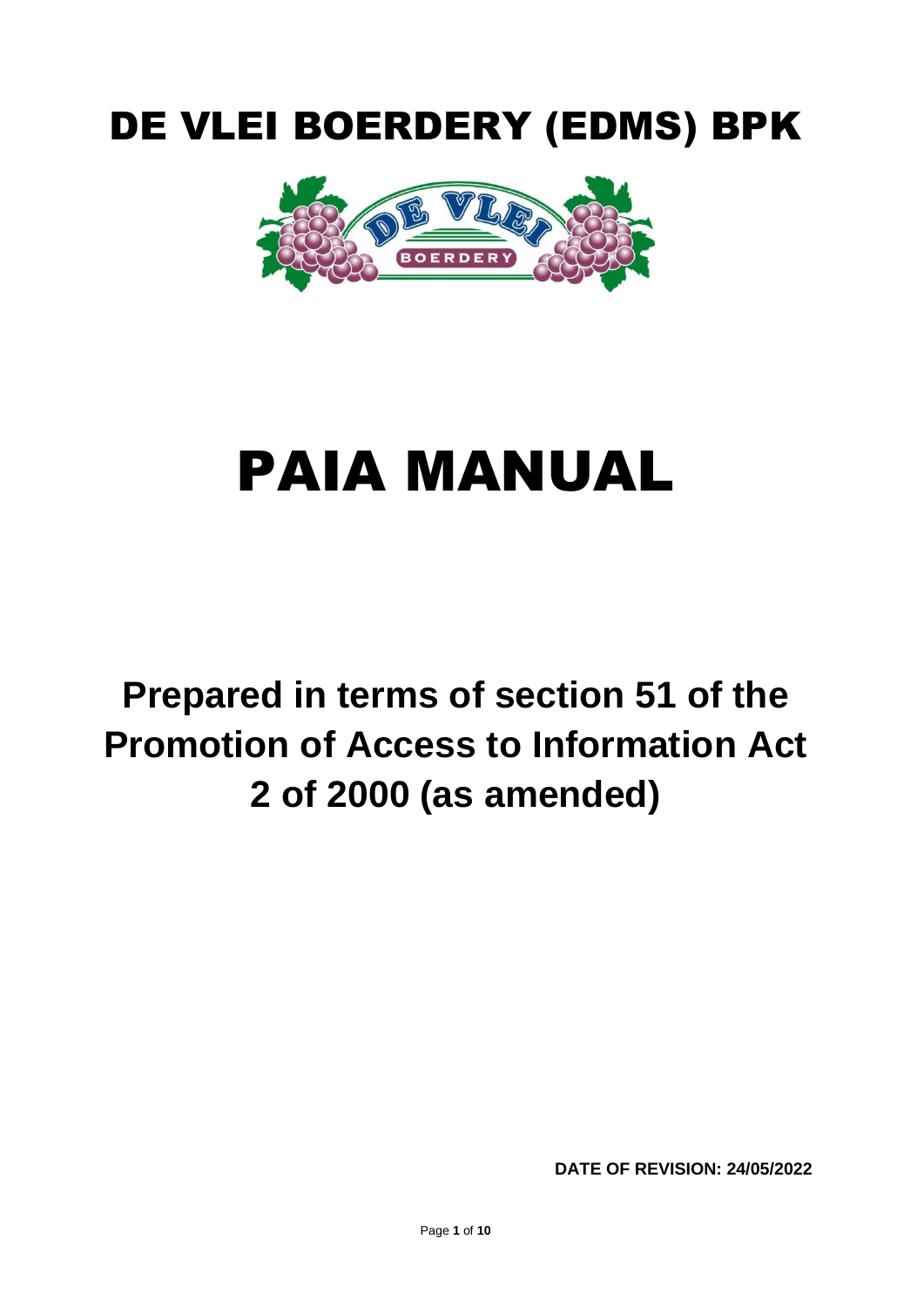# **TABLE OF CONTENTS**

#### **1. LIST OF ACRONYMS AND ABBREVIATIONS**

| 1.1 | "CEO"           | <b>Chief Executive Officer</b>                                      |
|-----|-----------------|---------------------------------------------------------------------|
|     | 1.2 "DIO"       | Deputy Information Officer;                                         |
|     | 1.3 "IO"        | Information Officer;                                                |
|     | 1.4 "Minister"  | Minister of Justice and Correctional Services;                      |
|     | 1.5 "PAIA"      | Promotion of Access to Information Act No. 2 of 2000(as<br>Amended; |
|     | 1.6 "POPIA"     | Protection of Personal Information Act No.4 of 2013;                |
|     | 1.7 "Regulator" | Information Regulator; and                                          |
| 1.8 | "Republic"      | Republic of South Africa                                            |

#### **2. PURPOSE OF PAIA MANUAL**

This PAIA Manual is useful for the public to-

- 2.1 check the categories of records held by a body which are available without a person having to submit a formal PAIA request;
- 2.2 have a sufficient understanding of how to make a request for access to a record of the body, by providing a description of the subjects on which the body holds records and the categories of records held on each subject;
- 2.3 know the description of the records of the body which are available in accordance with any other legislation;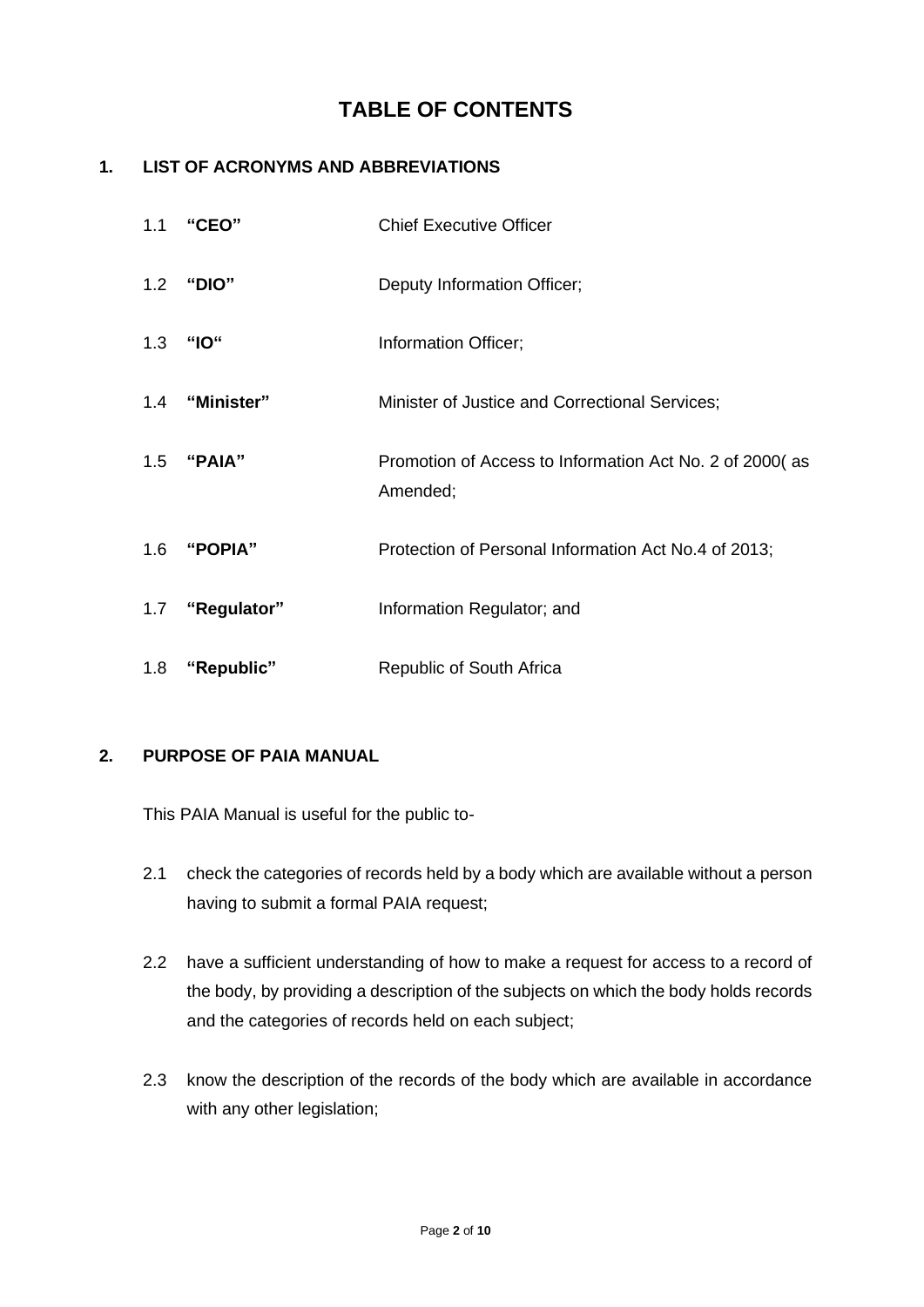- 2.4 access all the relevant contact details of the Information Officer and Deputy Information Officer who will assist the public with the records they intend to access;
- 2.5 know the description of the guide on how to use PAIA, as updated by the Regulator and how to obtain access to it;
- 2.6 know if the body will process personal information, the purpose of processing of personal information and the description of the categories of data subjects and of the information or categories of information relating thereto;
- 2.7 know the description of the categories of data subjects and of the information or categories of information relating thereto;
- 2.8 know the recipients or categories of recipients to whom the personal information may be supplied;
- 2.9 know if the body has planned to transfer or process personal information outside the Republic of South Africa and the recipients or categories of recipients to whom the personal information may be supplied; and
- 2.10 know whether the body has appropriate security measures to ensure the confidentiality, integrity and availability of the personal information which is to be processed.

## **3. KEY CONTACT DETAILS FOR ACCESS TO INFORMATION OF DE VLEI BOERDERY (EDMS) BPK**

#### 3.1. **Chief Information Officer**

| Name: | Gabriël Petrus Viljoen |
|-------|------------------------|
| Tel:  | 023 356 2052           |

3.2. Deputy Information Officer *(NB: if more than one Deputy Information Officer is designated, please provide the details* of *every Deputy Information Officer of the body designated in terms of section 17 (1) of PAIA.*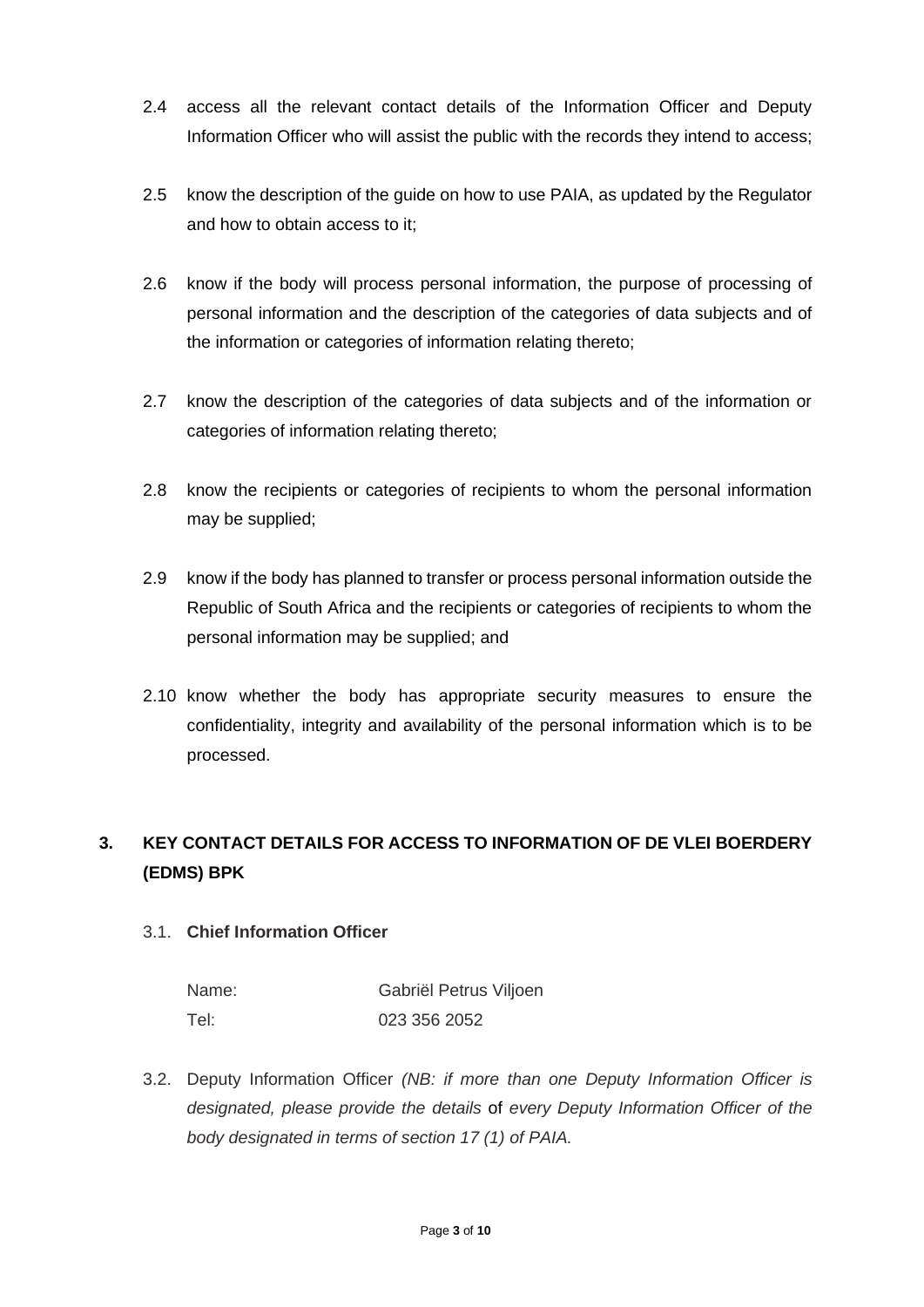| Name: | Sandra von Wielligh |
|-------|---------------------|
| Tel:  | 023 356 2052        |

3.3 Access to information general contacts

Email: info@devlei.co.za

#### 3.4 **National or Head Office**

| Postal Address:          | PO Box 42, De Doorns, 6875 |
|--------------------------|----------------------------|
| <b>Physical Address:</b> | De Vlei, De Doorns, 6875   |
| Telephone:               | 023 356 2052               |
| Email:                   | info@devlei.co.za          |
| Website:                 | www.devlei.co.za           |

#### **4. GUIDE ON HOW TO USE PAIA AND HOW TO OBTAIN ACCESS TO THE GUIDE**

- 4.1. The Regulator has, in terms of section 10(1) of PAIA, as amended, updated and made available the revised Guide on how to use PAIA ("Guide"), in an easily comprehensible form and manner, as may reasonably be required by a person who wishes to exercise any right contemplated in PAIA and POPIA.
- 4.2. The Guide is available in each of the official languages and in braille.
- 4.3. The aforesaid Guide contains the description of-
	- 4.3.1. the objects of PAIA and POPIA;
	- 4.3.2. the postal and street address, phone and fax number and, if available, electronic mail address of-
		- 4.3.2.1. the Information Officer of every public body, and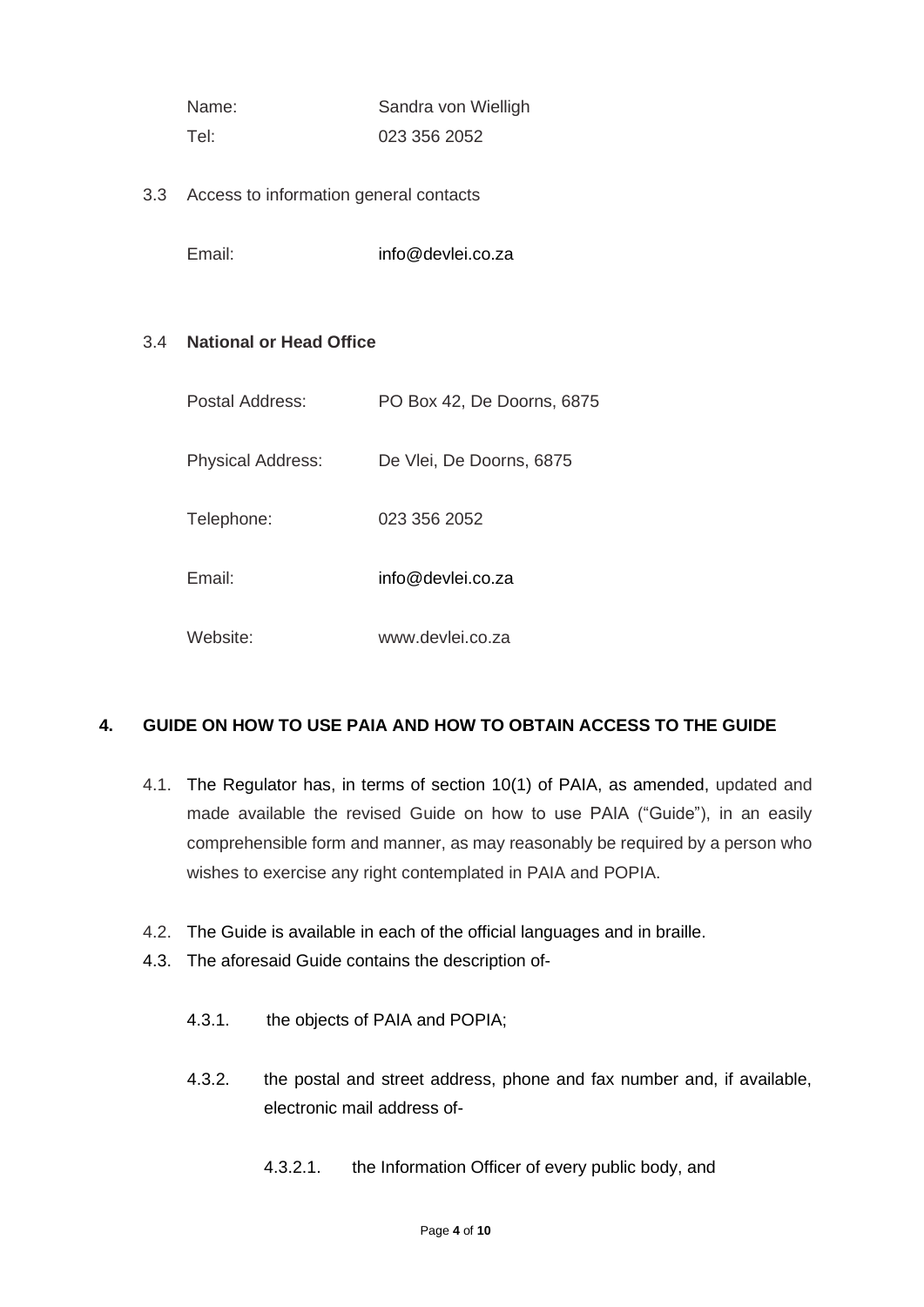- 4.3.2.2. every Deputy Information Officer of every public and private body designated in terms of section  $17(1)$  of PAIA<sup>1</sup> and section 56 of POPIA<sup>2</sup>;
- 4.3.3. the manner and form of a request for-
	- 4.3.3.1. access to a record of a public body contemplated in section 11 $3$ ; and
	- 4.3.3.2. access to a record of a private body contemplated in section  $50<sup>4</sup>$ ;
- 4.3.4. the assistance available from the IO of a public body in terms of PAIA and POPIA;
- 4.3.5. the assistance available from the Regulator in terms of PAIA and POPIA;
- 4.3.6. all remedies in law available regarding an act or failure to act in respect of a right or duty conferred or imposed by PAIA and POPIA, including the manner of lodging-
	- 4.3.6.1. an internal appeal;
	- 4.3.6.2. a complaint to the Regulator; and
	- 4.3.6.3. an application with a court against a decision by the information officer of a public body, a decision on internal appeal or a

<sup>1</sup> Section 17(1) of PAIA- *For the purposes of PAIA, each public body must, subject to legislation governing the employment of personnel of the public body concerned, designate such number of persons as deputy information officers as are necessary to render the public body as accessible as reasonably possible for requesters of its records.*

*<sup>2</sup> Section 56(a) of POPIA- Each public and private body must make provision, in the manner prescribed in section 17 of the Promotion of Access to Information Act, with the necessary changes, for the designation of such a number of persons, if any, as deputy information officers as is necessary to perform the duties and responsibilities as set out in section 55(1) of POPIA.*

*<sup>3</sup> Section 11(1) of PAIA- A requester must be given access to a record of a public body if that requester complies with all the procedural requirements in PAIA relating to a request for access to that record; and access to that record is not refused in terms of any ground for refusal contemplated in Chapter 4 of this Part.*

<sup>4</sup> *Section 50(1) of PAIA- A requester must be given access to any record of a private body if-*

*a) that record is required for the exercise or protection of any rights;*

*b) that person complies with the procedural requirements in PAIA relating to a request for access to that record; and*

*c) access to that record is not refused in terms of any ground for refusal contemplated in Chapter 4 of this Part.*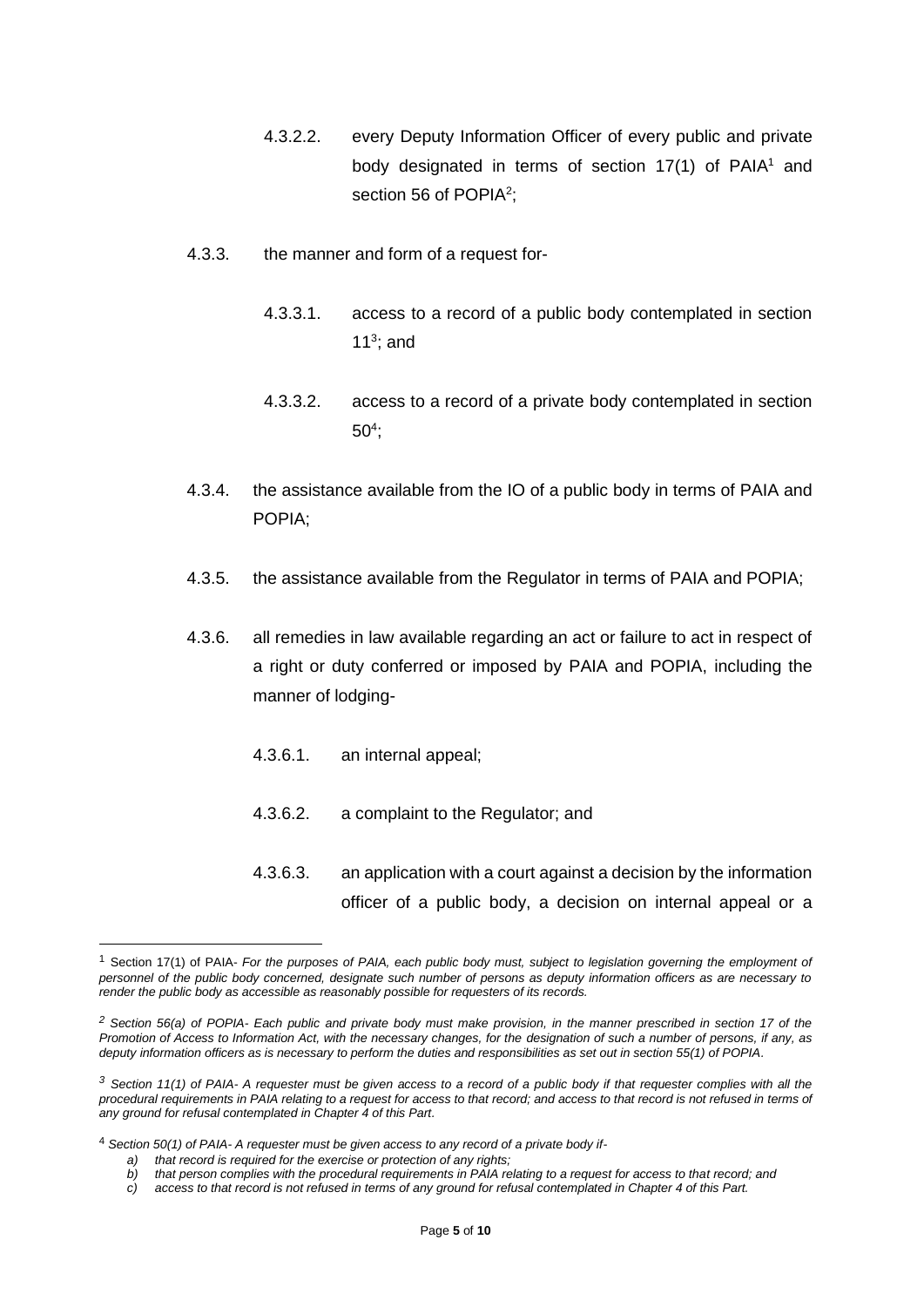decision by the Regulator or a decision of the head of a private body;

- 4.3.7. the provisions of sections  $14<sup>5</sup>$  and  $51<sup>6</sup>$  requiring a public body and private body, respectively, to compile a manual, and how to obtain access to a manual;
- 4.3.8. the provisions of sections  $15<sup>7</sup>$  and  $52<sup>8</sup>$  providing for the voluntary disclosure of categories of records by a public body and private body, respectively;
- 4.3.9. the notices issued in terms of sections  $22^9$  and  $54^{10}$  regarding fees to be paid in relation to requests for access; and
- 4.3.10. the regulations made in terms of section 92<sup>11</sup>.
- 4.4. Members of the public can inspect or make copies of the Guide from the offices of the public and private bodies, including the office of the Regulator, during normal working hours.
- 4.5. The Guide can also be obtained-
	- 4.5.1. upon request to the Information Officer;

*<sup>5</sup> Section 14(1) of PAIA- The information officer of a public body must, in at least three official languages, make available a manual containing information listed in paragraph 4 above.*

*<sup>6</sup> Section 51(1) of PAIA- The head of a private body must make available a manual containing the description of the information listed in paragraph 4 above.*

*<sup>7</sup>Section 15(1) of PAIA- The information officer of a public body, must make available in the prescribed manner a description of the categories of records of the public body that are automatically available without a person having to request access*

*<sup>8</sup> Section 52(1) of PAIA- The head of a private body may, on a voluntary basis, make available in the prescribed manner a description of the categories of records of the private body that are automatically available without a person having to request access*

*<sup>9</sup> Section 22(1) of PAIA- The information officer of a public body to whom a request for access is made, must by notice require the requester to pay the prescribed request fee (if any), before further processing the request.*

<sup>10</sup> *Section 54(1) of PAIA- The head of a private body to whom a request for access is made must by notice require the requester to pay the prescribed request fee (if any), before further processing the request.*

*<sup>11</sup> Section 92(1) of PAIA provides that –"The Minister may, by notice in the Gazette, make regulations regarding-*

*<sup>(</sup>a) any matter which is required or permitted by this Act to be prescribed;*

*<sup>(</sup>b) any matter relating to the fees contemplated in sections 22 and 54;*

*<sup>(</sup>c) any notice required by this Act;*

*<sup>(</sup>d) uniform criteria to be applied by the information officer of a public body when deciding which categories of records are to be made available in terms of section 15; and*

*<sup>(</sup>e) any administrative or procedural matter necessary to give effect to the provisions of this Act."*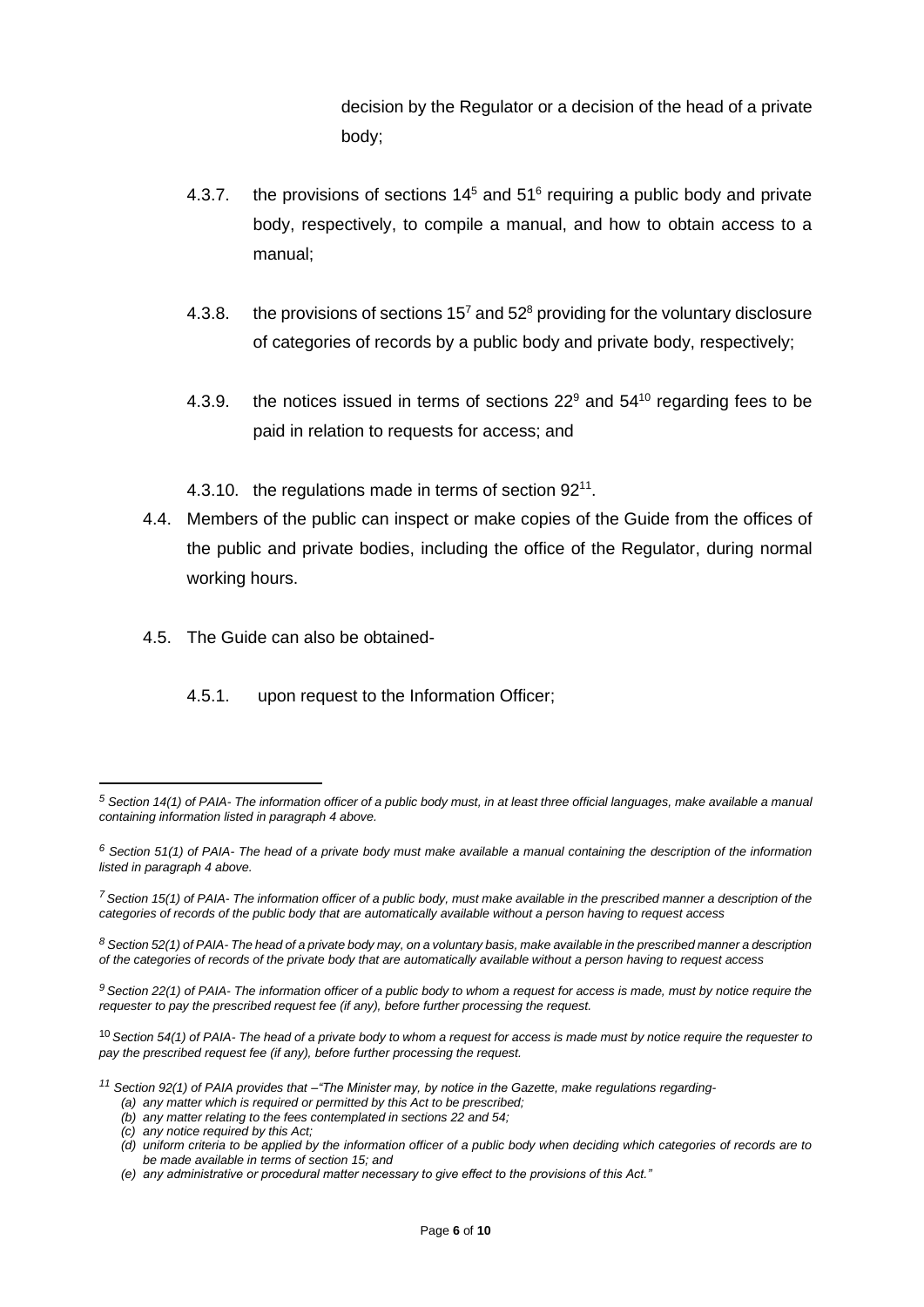- 4.5.2. from the website of the Regulator [\(https://www.justice.gov.za/inforeg/\)](https://www.justice.gov.za/inforeg/).
- 4.6 A copy of the Guide is also available in the following two official languages, for public inspection during normal office hours-

4.6.1 Afrikaans and English

## **5. CATEGORIES OF RECORDS OF DE VLEI BOERDERY (EDMS) BPK WHICH ARE AVAILABLE WITHOUT A PERSON HAVING TO REQUEST ACCESS**

| <b>Category of records</b> | Availability            |
|----------------------------|-------------------------|
| Company documents          | Download from BizPortal |
| Directors' names           | Download from BizPortal |
| <b>Bank details</b>        | On request              |

# **6. DESCRIPTION OF THE RECORDS OF DE VLEI BOERDERY (EDMS) BPK WHICH ARE AVAILABLE IN ACCORDANCE WITH ANY OTHER LEGISLATION**

| <b>Category of Records</b> | <b>Applicable Legislation</b>                                         |
|----------------------------|-----------------------------------------------------------------------|
| Company documents          | Companies Act 71 of 2008                                              |
| <b>PAIA Manual</b>         | Promotion of Access to Information Act 2 of<br>2000                   |
| <b>Tax Returns</b>         | Income Tax Act 58 of 1962                                             |
| <b>VAT Returns</b>         | Value Added Tax Act 89 of 1991                                        |
| Personnel records          | Basic Conditions of Employment Act 75 of 1997                         |
| Personnel records          | Compensation for Occupational Injuries and<br>Disease Act 130 of 1993 |
| Personnel records          | Employment Equity Act 55 of 1998                                      |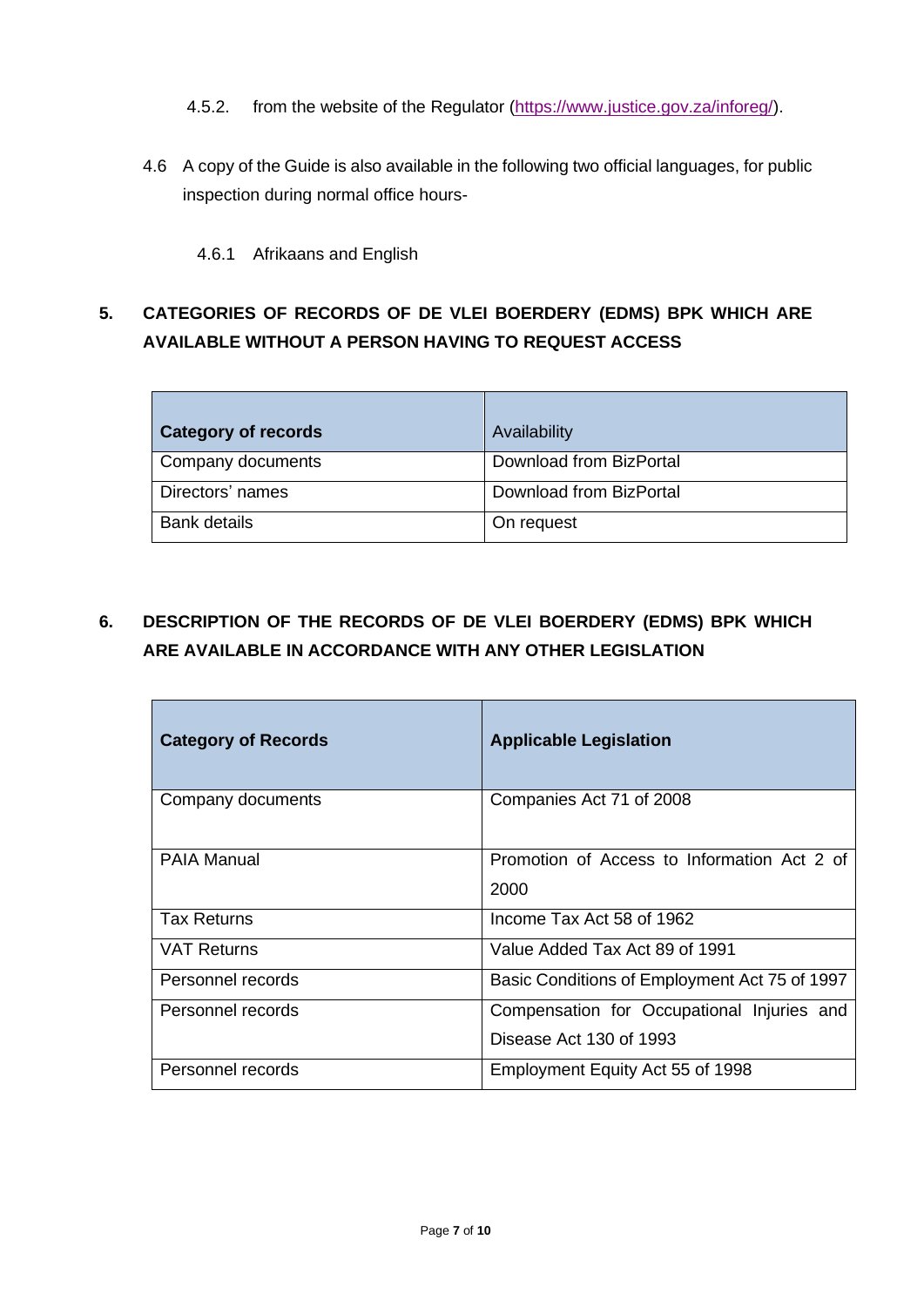**7. DESCRIPTION OF THE SUBJECTS ON WHICH THE BODY HOLDS RECORDS AND CATEGORIES OF RECORDS HELD ON EACH SUBJECT BY THE DE VLEI BOERDERY (EDMS) BPK**

| Subjects on which the body<br>holds records |                   |                          | <b>Categories of records</b>                |                          |           |       |        |
|---------------------------------------------|-------------------|--------------------------|---------------------------------------------|--------------------------|-----------|-------|--------|
| Strategic                                   | Documents, Plans, |                          | Annual                                      | Reports,                 | Strategic | Plan, | Annual |
| Proposals                                   |                   |                          |                                             | Performance Plan.        |           |       |        |
| <b>Human Resources</b>                      |                   |                          | - HR policies and procedures                |                          |           |       |        |
|                                             |                   |                          | - Advertised posts                          |                          |           |       |        |
|                                             |                   |                          |                                             | - Employees records      |           |       |        |
|                                             |                   |                          | - Evaluations                               |                          |           |       |        |
| Financial records                           |                   |                          | - Debtors                                   |                          |           |       |        |
|                                             |                   |                          | - Creditors and other service providers     |                          |           |       |        |
|                                             |                   |                          | Management reports and financial statements |                          |           |       |        |
|                                             |                   |                          |                                             | <b>Bank statements</b>   |           |       |        |
|                                             |                   |                          | Asset register                              |                          |           |       |        |
|                                             |                   | Contracts and agreements |                                             |                          |           |       |        |
| <b>Statutory returns</b>                    |                   |                          | - Tax Returns                               |                          |           |       |        |
|                                             |                   |                          |                                             | - PAYE, UIF, SDL Returns |           |       |        |
|                                             |                   |                          | VAT returns                                 |                          |           |       |        |
|                                             |                   |                          |                                             | <b>Compensation Fund</b> |           |       |        |
|                                             |                   |                          |                                             |                          |           |       |        |

#### **8. PROCESSING OF PERSONAL INFORMATION**

#### **8.1 Purpose of Processing Personal Information**

Customer and supplier information to process transactions and payments and to keep the necessary documentary evidence as required by law. Employee information to keep records as required by law and to make wage and salary payments.

**8.2 Description of the categories of Data Subjects and of the information or categories of information relating thereto**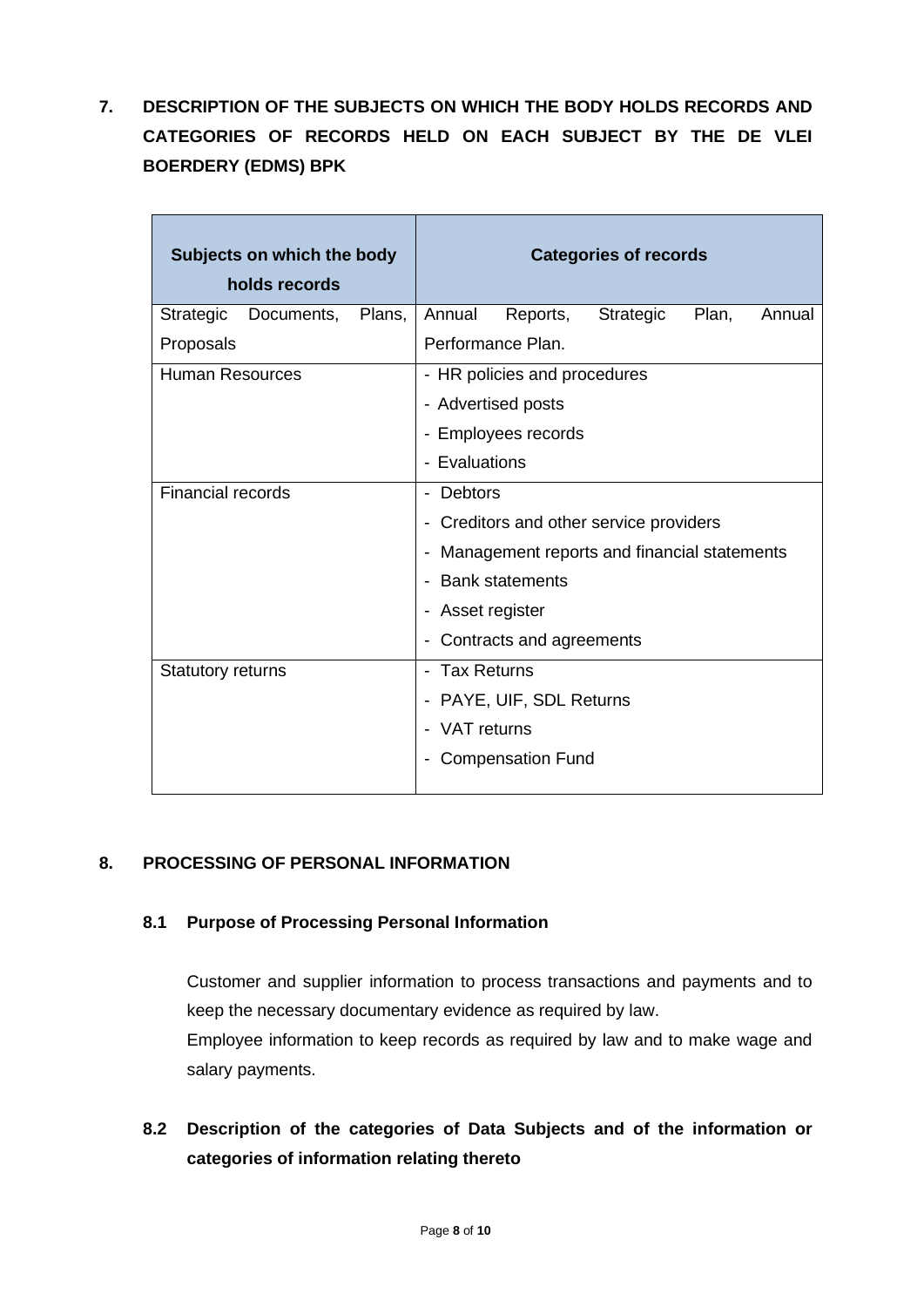| <b>Categories of Data</b><br><b>Subjects</b> | Personal Information that may be processed                                |
|----------------------------------------------|---------------------------------------------------------------------------|
| Customers / Clients                          | Name, Address, Registration number, VAT Number                            |
|                                              | and/or identity number, Bank details, contact person<br>names and numbers |
| <b>Service Providers</b>                     | Name, Registration number, Vat number, Address,                           |
|                                              | Bank details, contact person names and numbers                            |
| <b>Employees</b>                             | CV, Name, ID Number, Contact number, Address,                             |
|                                              | Qualifications, Gender, Race, Disability, Performance                     |
|                                              | evaluations, disciplinary actions, occupational injuries.                 |

**8.3 The recipients or categories of recipients to whom the personal information may be supplied**

| Category of personal information                 | Recipients or Categories of Recipients to<br>whom the personal information may<br>be<br>supplied |
|--------------------------------------------------|--------------------------------------------------------------------------------------------------|
| Identity number and names                        | South African Police Services                                                                    |
|                                                  | Department of Labour                                                                             |
|                                                  | <b>SARS</b>                                                                                      |
|                                                  | <b>Auditors</b>                                                                                  |
|                                                  | <b>SIZA Auditors</b>                                                                             |
| Credit and payment history, for   Credit Bureaus |                                                                                                  |
| credit information                               |                                                                                                  |

#### **8.4 Planned transborder flows of personal information**

*None*